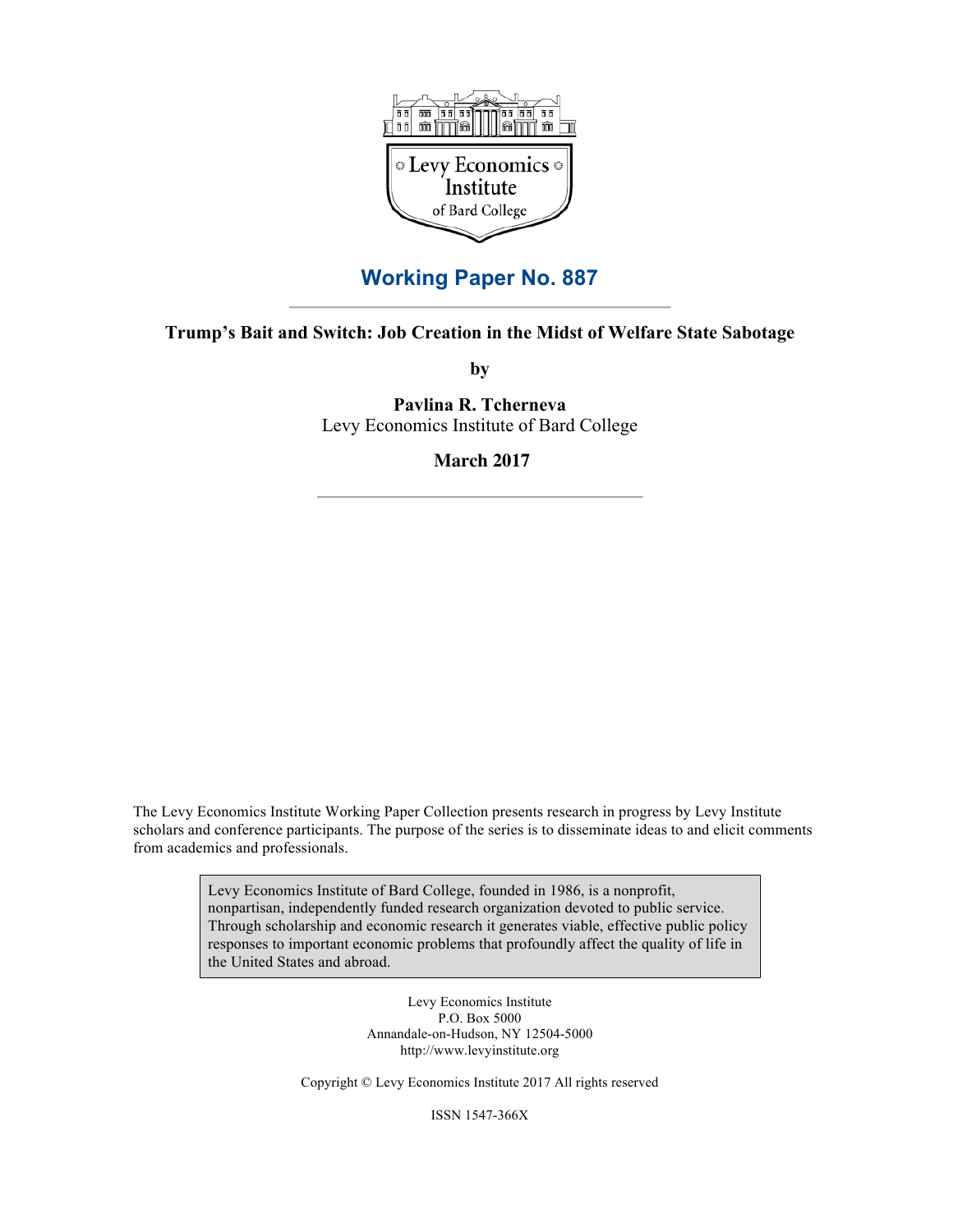## **ABSTRACT**

President Trump's faux populism may deliver some immediate short-term benefits to the economy, masking the devastating long-term effects from his overall policy strategy. The latter can be termed "welfare state sabotage" and is a wholesale assault on essential public sector institutions and macroeconomic stabilization features that were built during the New Deal era and ushered in the "golden age" of the American economy. Starting in the late '70s, many of these institutions were significantly eroded by Republicans and Democrats alike, paving the way for the rise of Trump but paling in comparison with what is to come.

**Keywords**: Manufacturing; Service Sector; Infrastructure; Full Employment; Inequality; Social Wages; Welfare State; Trickle-down Economics

**JEL Classifications:** H, J21, J38, L8, N12, N60, Z18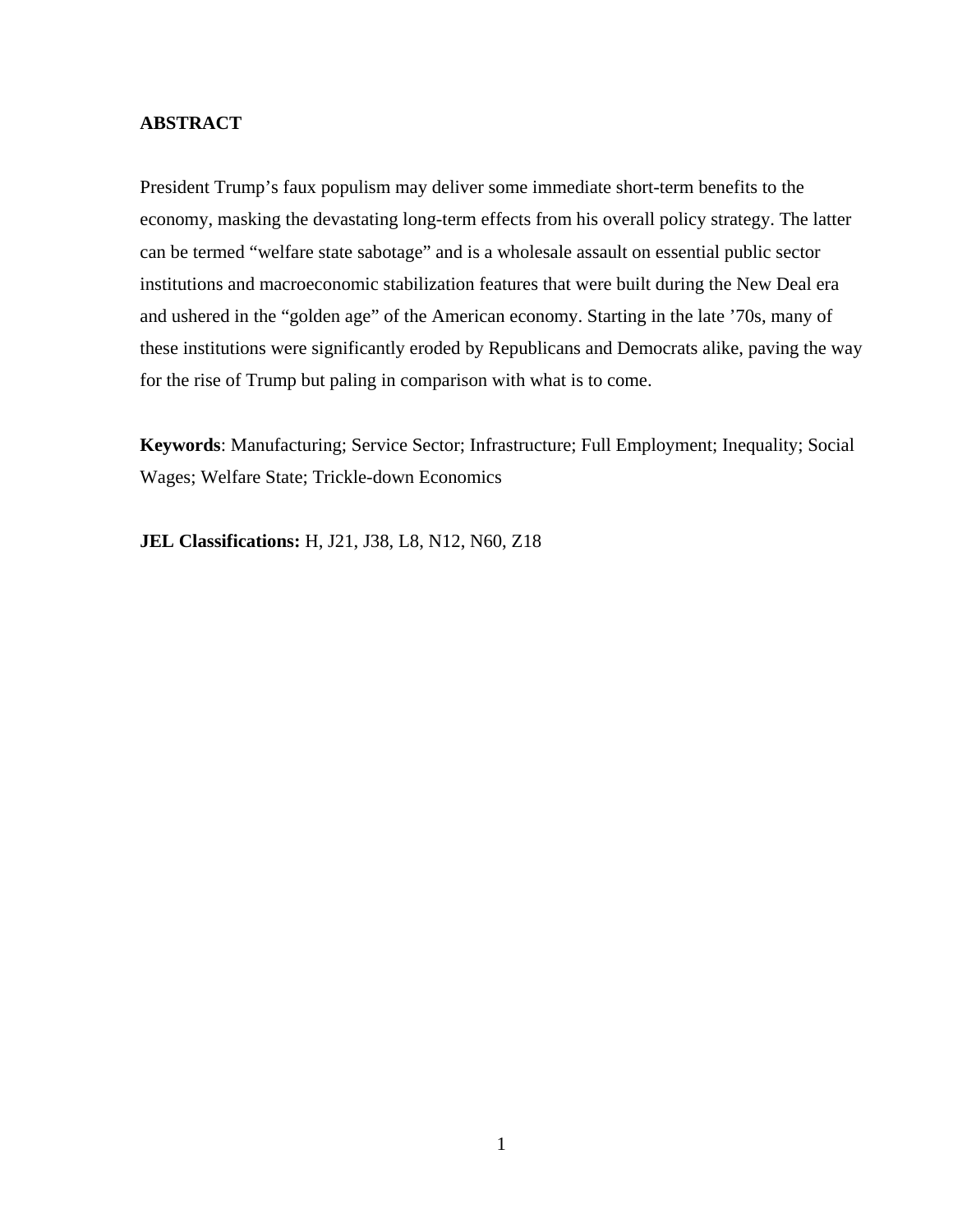When President Trump announced his cabinet members, the chair of the Council of Economic Advisers was conspicuously missing. Two months later, Kevin Hassett (conservative economist and author of the 1999 book, *Dow 36,000)* was tapped for the post, which notably is no longer a cabinet-level position.

Economists, it seems, have been demoted. And it was only a matter of time. The malaise over the last half century that produced long-term unemployment, acute inequality, and low economic growth is largely the result of trickle-down mainstream economic theory and policy, and the assault on the welfare state and key government macroeconomic functions.

The rise of Trump was the result. Policy improvisation and experimentation is now the order of the day. In the words of Trump's Chief Strategist, Steve Bannon, we should expect a new type of economic populism:

> …we're going to build an entirely new political movement… *It's everything related to jobs*. The conservatives are going to go crazy. I'm the guy pushing a trillion-dollar infrastructure plan. With negative interest rates throughout the world, it's the greatest opportunity to rebuild everything. Shipyards, ironworks, get them all jacked up. *We're just going to throw it up against the wall and see if it sticks*. It will be as exciting as the 1930s, greater than the Reagan revolution—conservatives, plus populists, in an economic nationalist movement. (Lovelace 2016; emphasis added)

If "it's everything related to jobs," the task herein is to unpack the job creation promise.

## **TRUMP'S JOB CREATION PROMISE**

 

In the fifty days since Trump's inauguration, we have yet to see a specific economic plan,  $1$  but two figures have been repeated over and again: 25 million new jobs and \$1 trillion in infrastructure investment.<sup>2</sup>

<sup>&</sup>lt;sup>1</sup> As this working paper went into publication, President Trump unveiled his first proposed budget, which did not include funding for infrastructure investment.

 $2^2$  Compare that to president Obama's promise of creating or saving 3–4 million jobs in the midst of the worst postwar recession.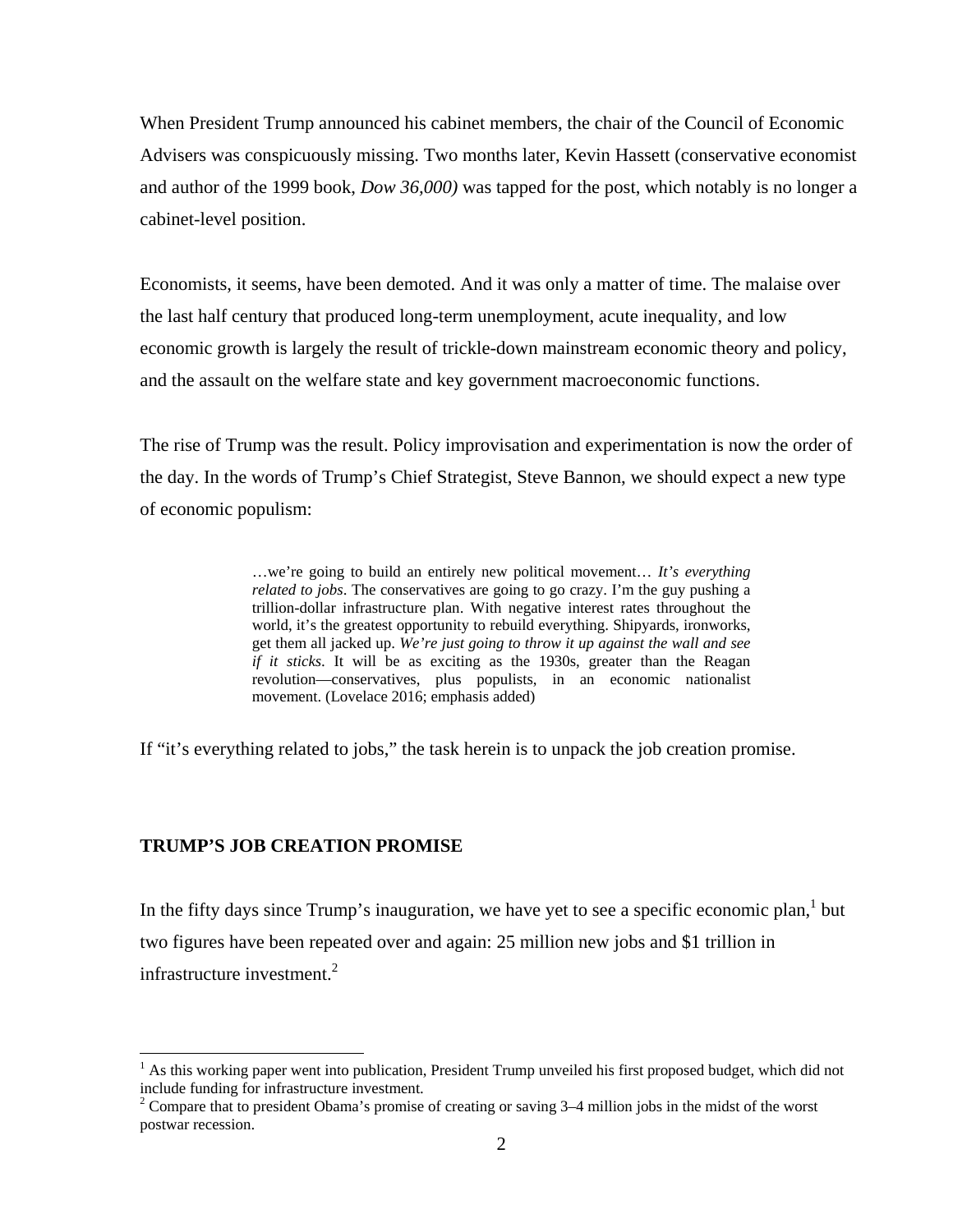The White House issues page, "Bringing Back Jobs and Growth," shows that the plan is to create those 25 million jobs over 10 years. Assuming for a moment that there will be no recession during that time (an unlikely scenario), this plan essentially promises an average of 208,333 jobs per month. This is a tepid goal by historical standards and almost identical to the monthly job growth we saw during President Obama's recovery, which was the most anemic in postwar history. Note that 145,000 jobs per month is the minimum necessary to keep up with population growth. In other words, to tackle unemployment, President Trump is promising only 63,333 additional jobs/month (i.e., 208,333-145,000) for 10 years for a total of 7,720,000 jobs.

According to the narrow official BLS definition of unemployment, there are 7,635,000 unemployed people today who want to work but are unable to find employment. That is, we need those 7.7 million jobs now, not in 10 years. And if we look at the broader and more accurate definition of the total number of people who are seeking but unable to find stable, wellpaid, full-time work, we see a deficit of 19 million full-time jobs today.<sup>3</sup>

### **Table 1: Trump's Job Creation Promise in Context**

 

| Jobs needed <b>today</b> (full count/NJFAC measure)                 | 19,000,000 |  |
|---------------------------------------------------------------------|------------|--|
| Jobs needed <b>today</b> (narrow BLS U-3 measure)                   | 7,635,000  |  |
| Jobs promised by Trump in 10 years (adjusted for population growth) | 7,720,000  |  |

The promise of 7.7 million jobs over the next decade is of little consolation to the unemployed. To paraphrase FDR's advisor Harry Hopkins, the unemployed do not eat in the long run*,* they eat every day.

The above estimates are based on a big assumption—that the economy will not enter a recession, nor will it experience net job losses at any point during the next 10 years. If that were to happen (including the past six years of post–Great Recession recovery), we would have lived through the longest expansion in postwar history—a total of 17 years. The average expansion in the US is six years, and the longest was 11.5 years, which means that we are due for another recession in the not-too-distant future. Note that key indicators such as commercial lending

 $3$  See the National Jobs for All Coalition's website for monthly reports on unemployment data; available at: http://njfac.org/index.php/category/jobs-picture/unemployment/current-rate/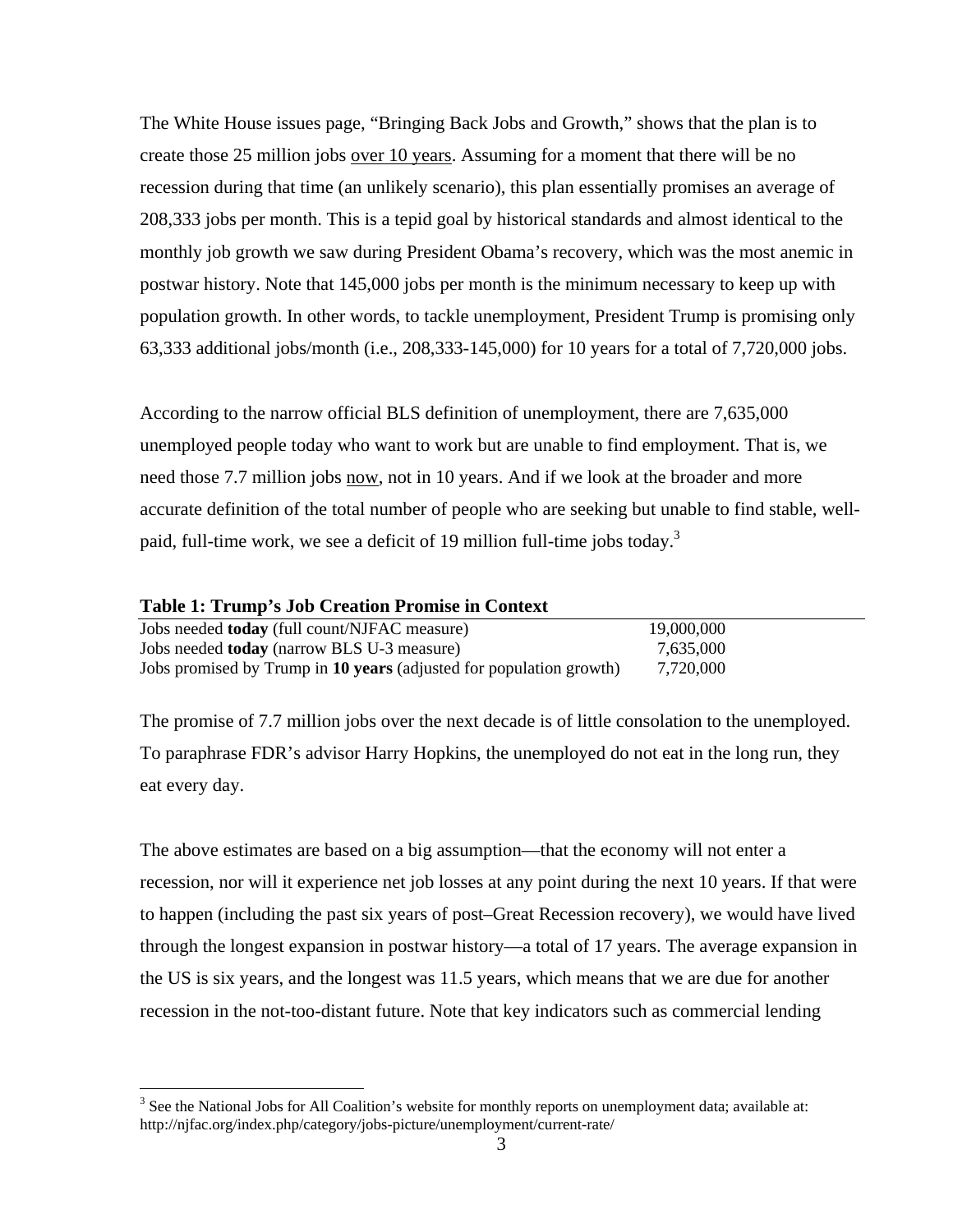activity, median household income, and durable goods orders, among others, are already decelerating.

### **The Upside Potential**

Whereas Trump's job creation promise may be tepid, there is considerable upside potential for actually creating robust employment growth, depending on the specific policies put in place. That unemployment has fallen to prerecession levels (in the context of an anemic recovery) is largely due to the mass exodus of workers from the labor market, and the increase in the number of people who are discouraged, marginally attached, or trapped in long-term unemployment. If a Trump policy manages to tighten labor markets sufficiently to bring those invisible unemployed workers back into paid work, GDP growth could easily reach and even exceed his 4 percent target. And in his first address to Congress, he emphasized the depressed labor force participation as a key problem in need of a solution.

What is the solution that Trump offers? Apart from the general refrain "everything that relates to jobs," the specifics thus far center almost exclusively on: 1) restoring manufacturing; 2) increasing investment in infrastructure; 3) tax cuts and subsidies; and 4) reactionary public policy.

The next sections will argue that the first of these measures (a focus on manufacturing) will be largely ineffective, the second and third (infrastructure investment and tax cuts) have significant upside potential, and the last (reactionary public policy) is of greatest concern, with severe longterm consequences for the health of the economy. Trump's reactionary public policy largely centers on: a) the intent to dismantle the existing administrative state; b) the continued assault on the safety net; c) neo-nationalist protectionist policies; and d) an aggressive anti-immigrant and anti-civil-liberties approach.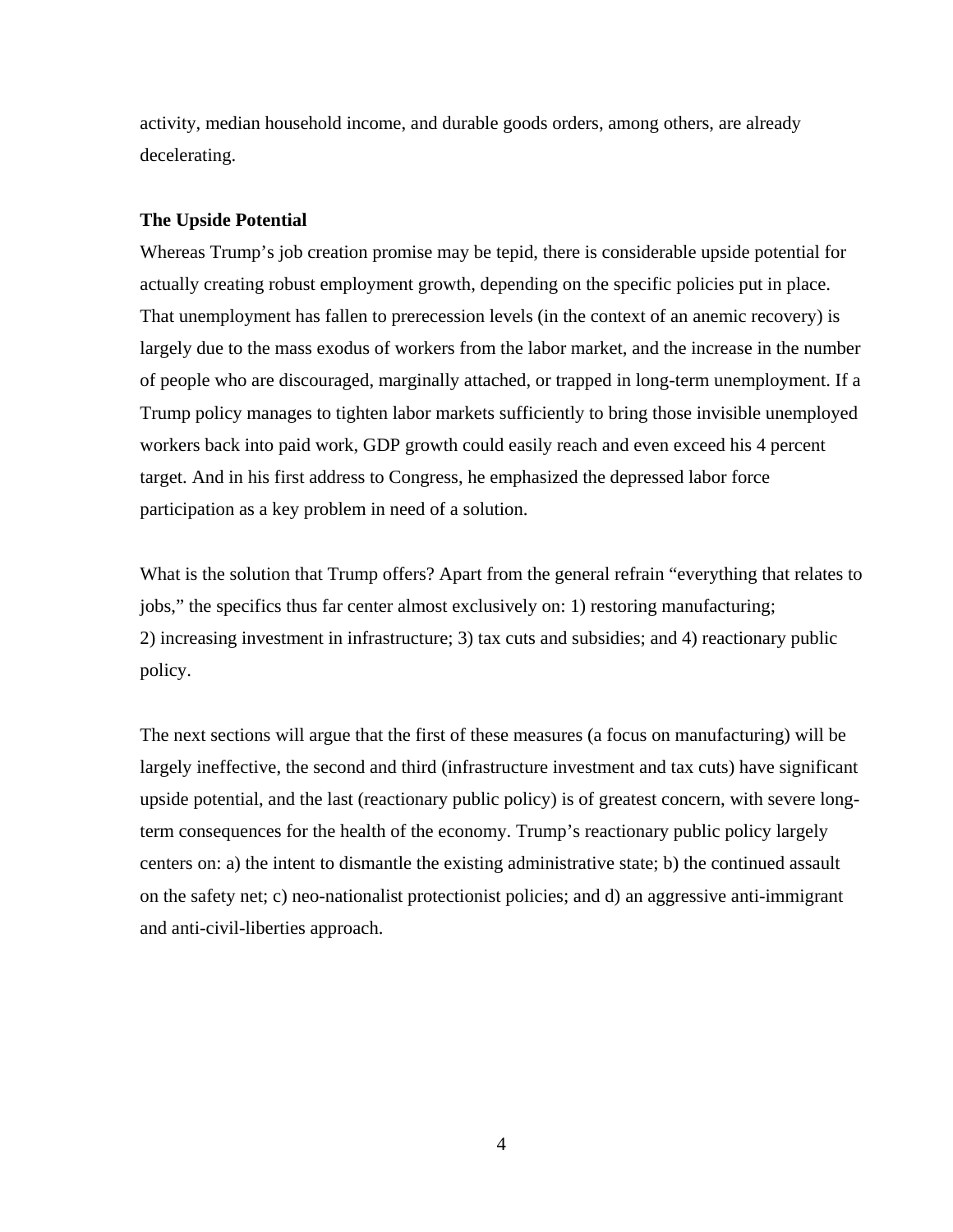### **MANUFACTURING FOLLY**

To claim that unemployment can be significantly reduced by "bringing manufacturing jobs back" is akin to saying that it can be done by "bringing agricultural jobs back." In the early 20th century, the idea that agriculture would no longer be a source of job growth was an anathema, much like it is with manufacturing today. Still, it is technically impossible to address the looming unemployment problem outlined above by focusing on the manufacturing sector.

The transformation of developed nations into service-based economies has led to the precipitous decline in the employment content in manufacturing. In the US, only 8 percent of total employment was in manufacturing in 2014 (www.bls.gov). Similar trends can be found in many former manufacturing powerhouses, like the UK and Japan, as well as for current manufacturing leaders, like Germany, Korea, and China.

Manufacturing jobs are disappearing globally in part because of automation, but largely because the sector cannot support itself with internal demand in any country. It seems that there is a limit to the amount of manufactured goods households and firms in the developed world can or want to consume, much like there was a limit to their demand for agricultural production (Greenwald 2016). Thus, countries that are considered manufacturing "success stories" have largely relied on external demand (exports) for their products. In a world of global export-led competition in manufacturing, the United States has traditionally been the net importer. This trade position will be very difficult to reverse, precisely because other countries are supporting their dying manufacturing sectors via an aggressive net-exporting strategy.

Even if the US were able to bring some manufacturing production "back" to its shores via high tariffs and aggressive protectionist trade policies, it will not be able to bring back manufacturing *jobs* due to the falling share of employment in manufacturing across the globe (figure 1). The share of employment in manufacturing in most developed countries has collapsed by anywhere between 40 percent (e.g., Japan) to 70 percent (e.g., US and UK) since the 1970s, when manufacturing employment was around its peak.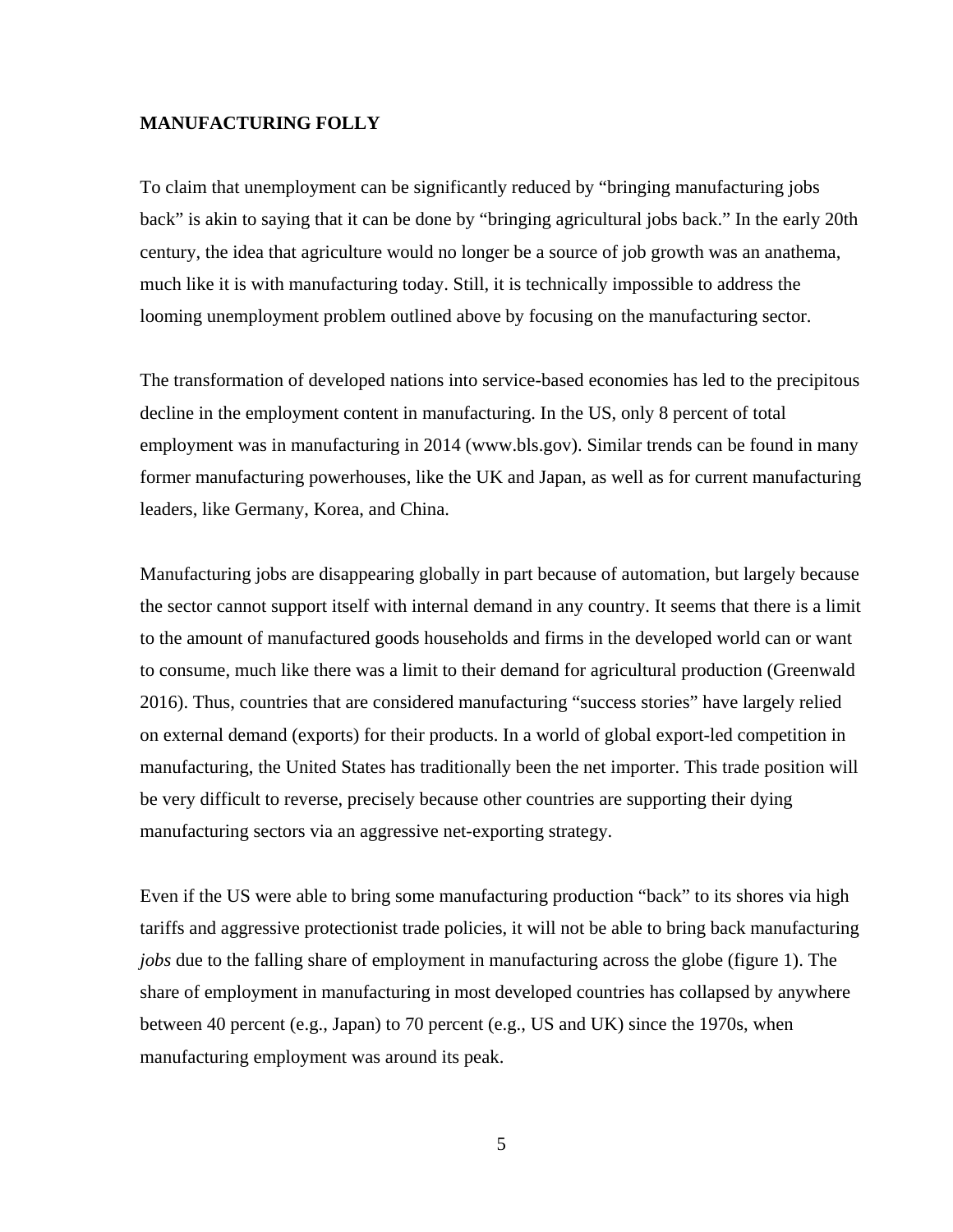

Figure 1: Percent Employment in Manufacturing, Various Countries, 1970–2012

Even in countries like Korea and China, the manufacturing sector is no longer a source of employment growth (figures 2 and 3). Manufacturing employment in China collapsed by approximately 20 percent (or 26 million jobs) after its 1996 peak. It managed to recover about half of those job losses by 2006, but the trend is flatlining. The sector is no longer a reliable source of job growth for the increasing population in these countries.



Figure 2: Manufacturing Employment, Korea, 1990–2014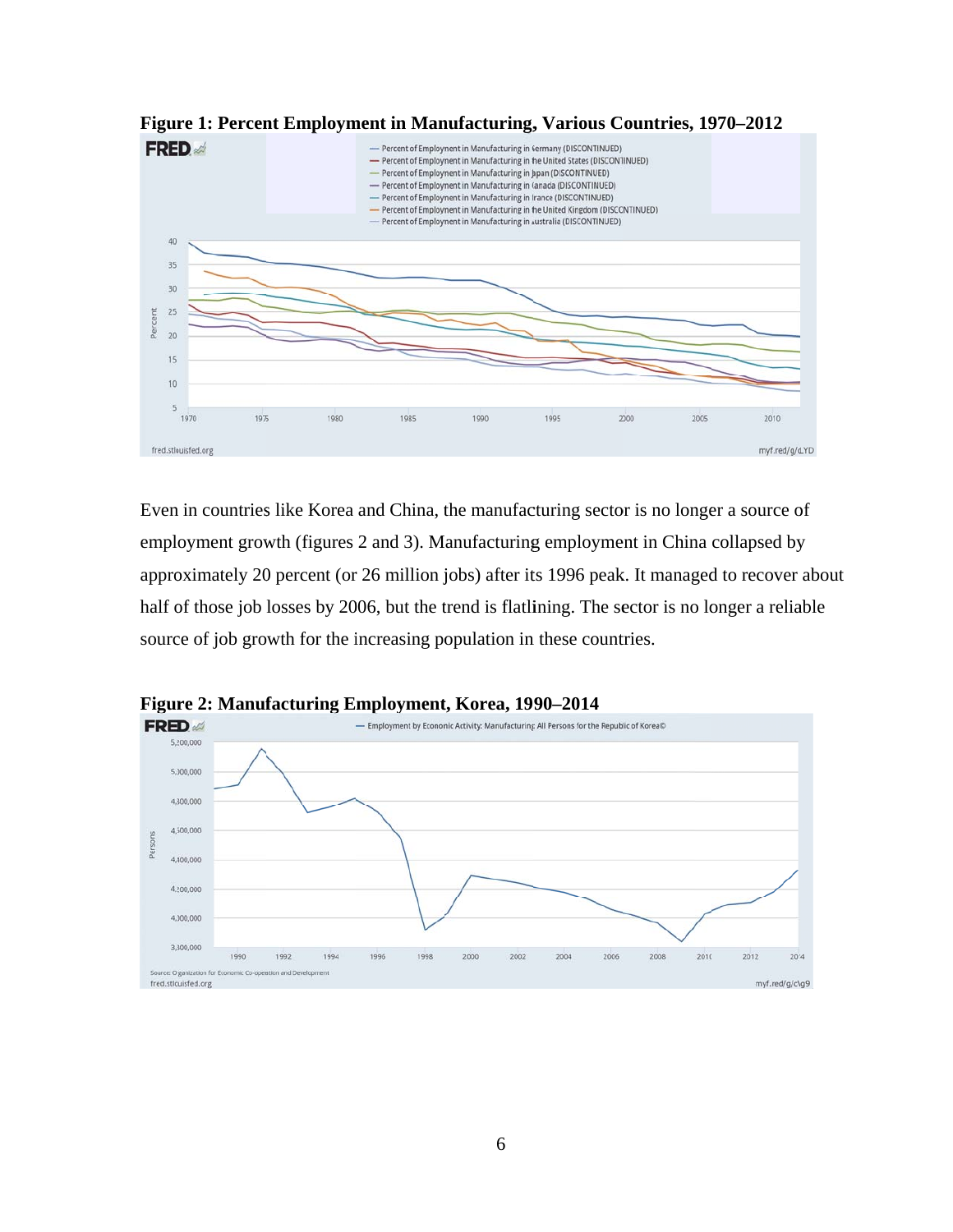

Figure 3: Manufacturing Employment, China, 1990–2006<sup>4</sup>

This manufacturing-centric vision of job growth is not exclusively Trump's folly. Many economists, both on the right and left, seem to share it.

### **An Unstable Manufacturing-to-Services Economic Transition**

When the US transitioned from an agricultural to an industrial economy, it was with the help of a long-lasting and robust industrial policy that began with Alexander Hamilton's 1791 Report on the Subject of Manufacturers and culminated in Roosevelt's National Industrial Recovery Act.

By contrast, as the economy steadily became service based in the postwar era, there has been no equivalent strategy to support the service sector as a source of stable and strong employment growth.

What we need today is a policy that makes service-sector work less precarious, much like we did with manufacturing early in the 20th century. Before manufacturing was able to offer a safe working environment and decent family wages, employment in that sector was insecure and hazardous. Child labor, 10–16 hour working days, and dangerous working conditions were common. It took a series of laws to transform jobs in the industry into the good jobs for which the Rust Belt population now longs. For example, the standard of an eight-hour workday was

<sup>&</sup>lt;sup>4</sup> Year-end manufacturing employment in urban units and in village enterprises, China, 1990–2006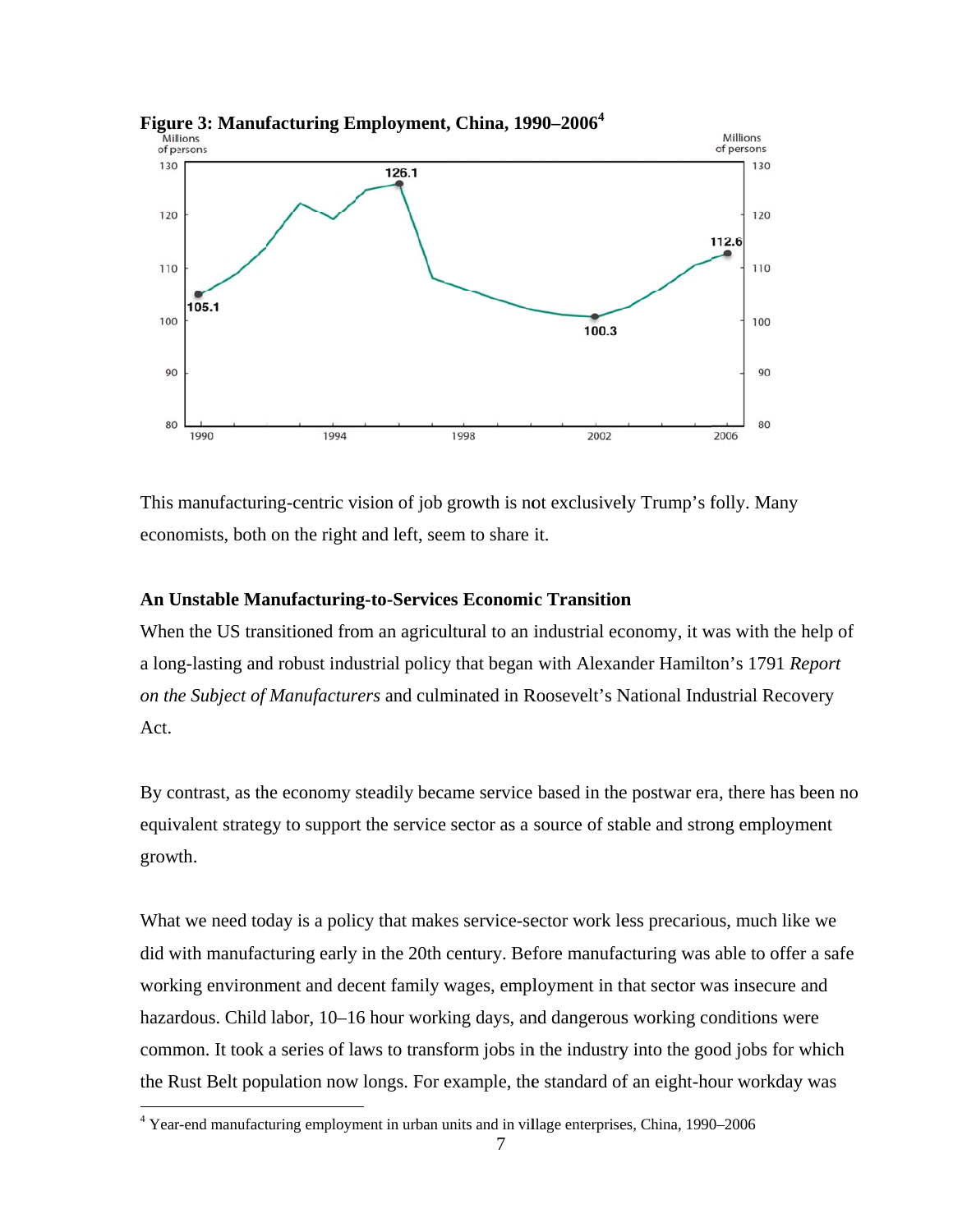globally accepted only in 1919.<sup>5</sup> The first federal minimum wage law in the US was introduced much later (in 1938), though some states had such laws on the books earlier. Other labor laws helped improve the physical working conditions of manufacturing work and make it relatively safe. And while today's nostalgia is in part for the lost factory jobs, it is essentially nostalgia for the stable life and prosperous communities they engendered. There is no technical reason why service-sector work cannot deliver a good standard of living.

The vast majority of jobs in the US today are directed to the reproduction of labor, i.e., to the care, education, health, feeding, entertaining, etc. of people. Today, 80 percent of all jobs in the US are in the service sector, compared to only 12 percent in goods-producing industries (e.g.., agriculture). It is these service-sector jobs that continue to be poorly paid and unstable. The task today is to design a comprehensive policy strategy to remedy the precarious nature of servicesector work. To do so, a two-prong strategy is needed that includes securing tight full employment over the long run and strengthening the social wage.

# **INFRASTRUCTURE INVESTMENT, TAX CUTS, AND THE SOCIAL WAGE**

If Congress passes a \$1 trillion infrastructure investment program, which Republicans have opposed in the past, there will be a significant upside potential for growth and job creation. Any impact on improving the pay and working conditions of service-sector jobs, however, will be indirect.

Can we expect robust job growth from a bold infrastructure plan, despite the tepid goals and focus on manufacturing discussed above? Maybe. Much will depend on the execution and financing of these projects.

If the \$1 trillion is spent in a manner that directly employs the unemployed, the program could create 20 million living-wage jobs over the very short run (Tcherneva 2009), though it is doubtful that the construction industry alone can absorb all 20 million people. Considering that

<sup>&</sup>lt;sup>5</sup> ILO's "Hours of Work Convention" calling for eight-hour working days was ratified by 52 countries in 1919.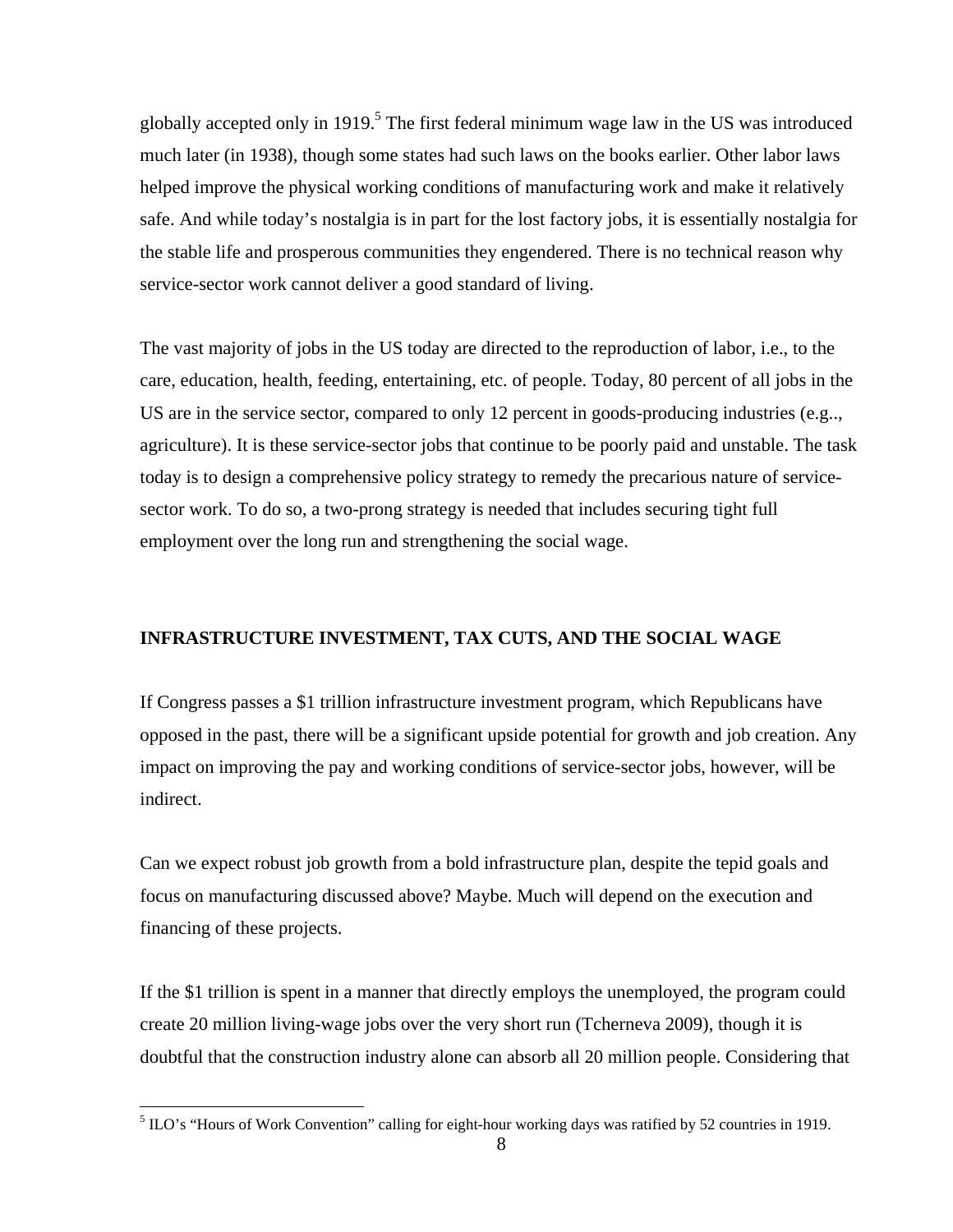CEA chair Hassett (2013) is on record strongly advocating for direct job creation, perhaps this is the intention of the administration:

> It is clear that something terrible happens to individuals as they stay unemployed longer, but that this negative effect is not responsive to normal policy interventions. Accordingly, it is imperative that we think outside the box and explore policies that reconnect individuals to the workforce. As our knowledge of what works is so spotty, this is an area that is crying out for policy experiments that can be rigorously evaluated.

Hassett here echoes Bannon's call for experimentation. At the same time, Trump has talked about financing such infrastructure projects by providing tax incentives and subsidies to private equity firms. In that case, it is reasonable to expect that the employment-creation effect will be considerably smaller. And the administration will likely subsidize only those projects that can quickly generate a cash flow for the private equity firms. In other words, we could see a lot more toll roads and bridges. This would also mean that investments without an obvious steady cash flow stream may not be prioritized, e.g., levees, dams, inland waterways, hazardous waste disposal, drinking water, and schools (all of which are judged to be in "poor" or "near failing" condition by the American Society of Civil Engineers).<sup>6</sup>

While aggressive infrastructure upgrades and investment are long overdue, they are not the best strategy for ensuring tight labor markets and full employment over the long run. Fluctuating infrastructure investment with the business cycle is not always possible, especially since unemployment in the US accelerates quite rapidly in recessions and decelerates much more slowly during recoveries. To tackle joblessness over all phases of the business cycle, something akin to an employer of last resort will be necessary, i.e., a program that directly employs the unemployed in good times and bad, in projects that can quickly absorb them on an as-needed basis. That means projects in the service sector as well, not just in construction. Nevertheless, a bold infrastructure plan has the potential for delivering significant immediate benefits to the labor market.

<sup>&</sup>lt;sup>6</sup> The current executive action to rollback President Obama's provisions to the Clean Water Act (aiming to protect inland waterways and streams from pollution) means that some of these fundamental infrastructure problems may not ever be addressed under the current administration.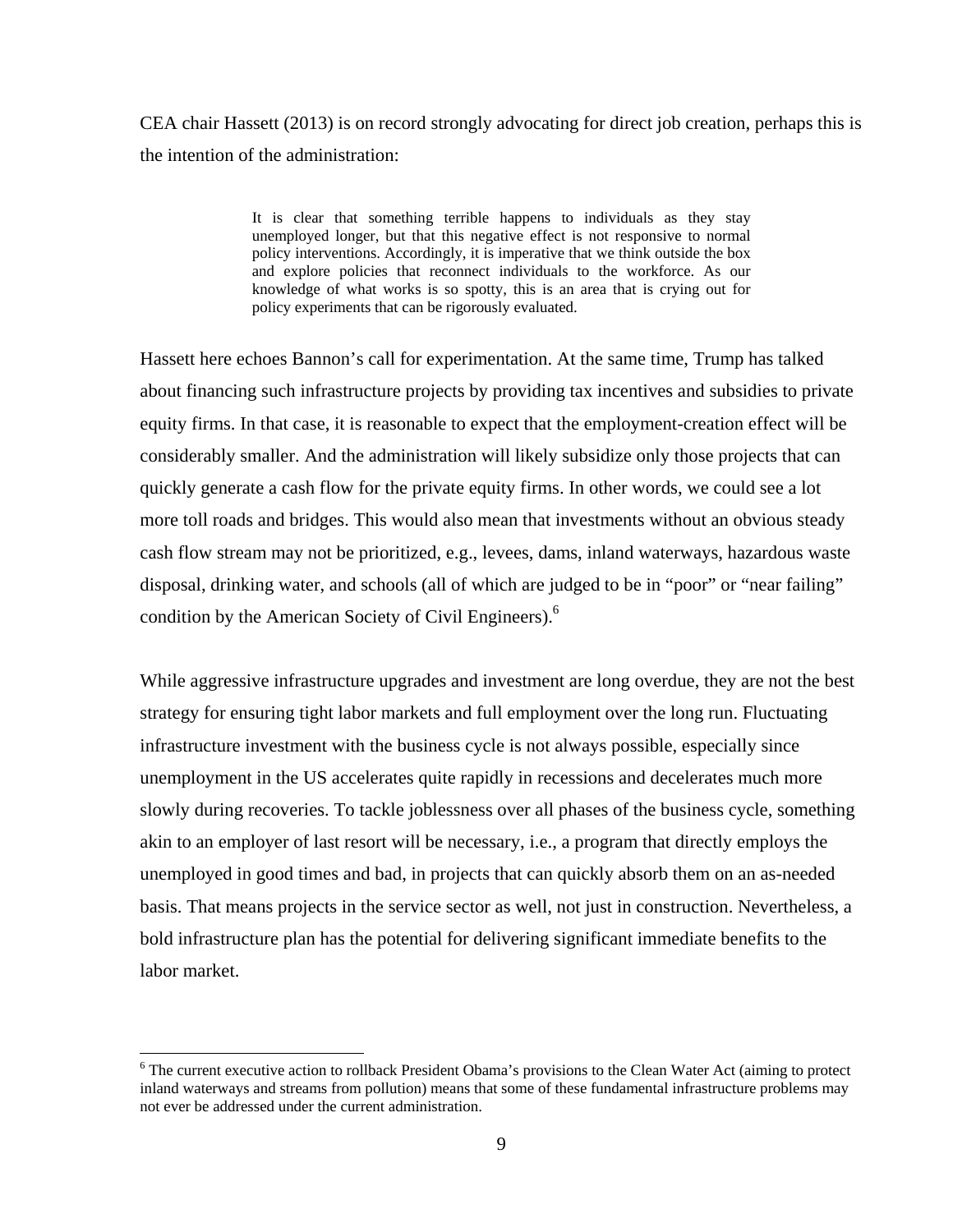In addition to tightening the labor market, a second strategy for making modern work less precarious is to strengthen the social wage. This can be accomplished by expanding existing programs that socialize basic living expenses, such as those for retirement, healthcare, education, etc.

Strengthening the social wage, however, is not what informs this administration's jobs and benefits policies (quite the opposite, see below). So far, only paid family leave has the potential to make a material impact on working families, but the current conversation in the administration has turned away from paid *family* leave to paid *maternity* leave, which is an improvement over the current situation, but leaves out fathers and other caregivers.

The likelihood that infrastructure and paid leave can deliver some boost to the economy and working families hinges on sufficient Congressional support from Republicans, who have traditionally vocally opposed both.

The rest of Trump's policy agenda (by all indications, the vast majority) is outright reactionary, focusing on dismantling an already-weak New Deal institutional architecture, an onslaught on civil liberties, and the advocacy of an American brand of neo-nationalism.

# **REACTIONARY PUBLIC POLICY AND THE SABOTAGE OF THE WELFARE STATE**

At the 2017 Conservative Political Action Conference, chief Trump strategist Steve Bannon succinctly summarized the philosophy behind this administration's public policy. It rests on three pillars: national security, economic nationalism, and the deconstruction of the administrative state (Wolf 2017). By far the most aggressive changes have begun on the latter. The first budget proposed by the President indicates a wholesale attack on essential public institutions. While the actual budgeting process is decided by Congress, it speaks to the policy priorities of the President. Additionally, the recent government agency appointments point to an internal sabotage strategy for the public sector.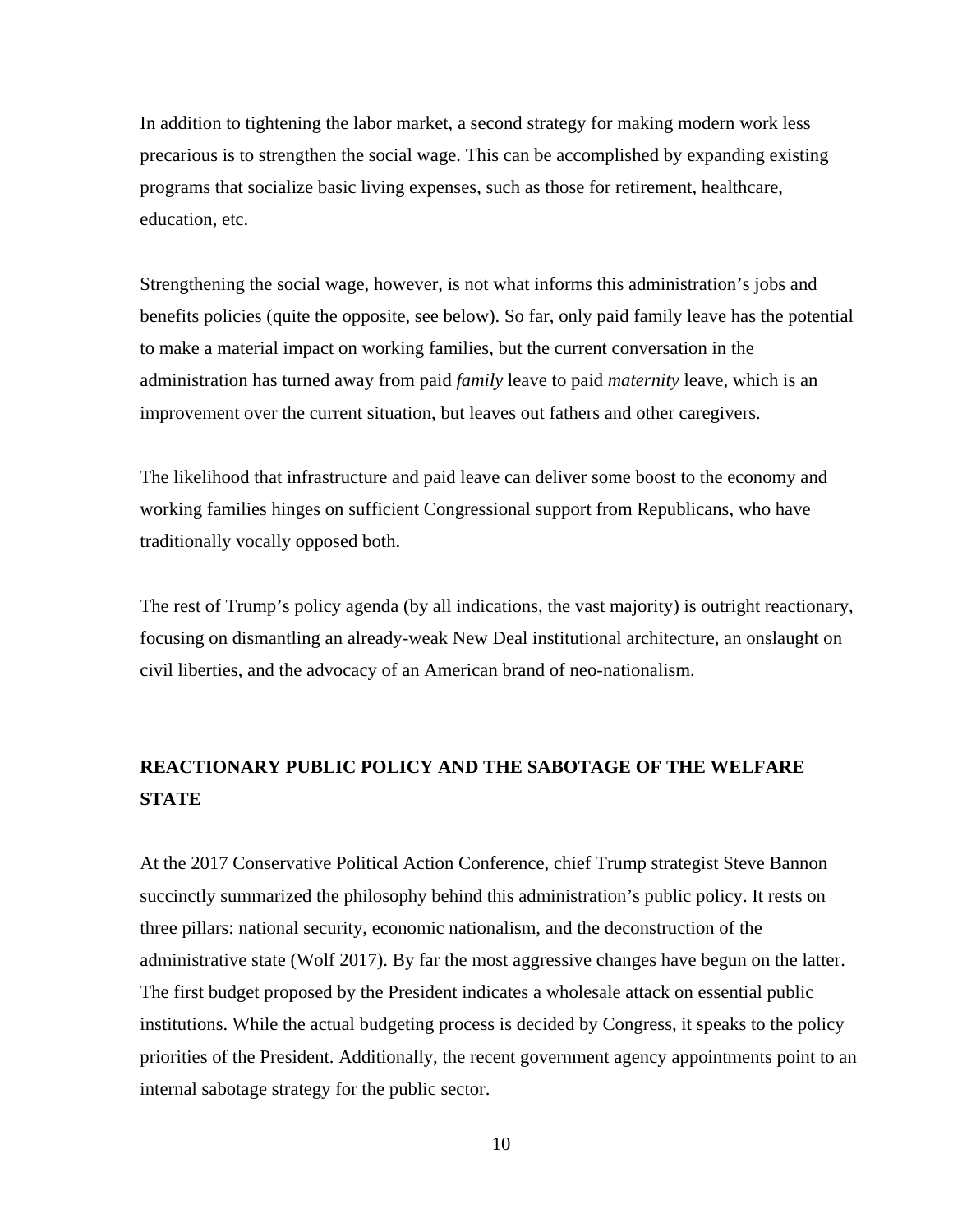Consider this partial list:

- 1. Scott Pruitt, a long-time foe of the Environmental Protection Agency (EPA), now leads it. Apart from calling climate change a "hoax" and "fraud," he has a long track record of bringing up lawsuits against various EPA programs and provisions (Meyer 2016).
- 2. Businesswoman Betsy DeVos will lead the Department of Education after a very contentious confirmation process. DeVos is well known for her ties to the privatization movement and her funding for and advocacy of charter schools and voucher programs. In her own words, "my family is the largest single contributor of soft money to the Republican party… and we expect results" (Mayer 2016). When asked about candidate Trump's support for eliminating the Department of Education, she said: "It would be fine with me to have myself worked out of a job," though she didn't think that there was a "champion movement in Congress to do that" (Strauss 2017).
- 3. Incoming Office of Management and Budget director Mick Mulvaney has called Social Security a "Ponzi scheme" and reaffirmed his commitment to cutting the program (along with Medicare) during his confirmation hearing (Berman 2017).
- 4. Tom Price, the new Secretary of Health and Human Services, has supported strictly capping Medicare block grants to states and converting them into voucher programs (Alcindor 2017).

While enemies of the public sector have comfortably walked the halls of Congress at least since Reagan famously said "government is not the solution to our problems, government is the problem," the current appointments represent a deliberate strategy of rupturing the very agencies and programs these directors are supposed to manage. The traditional Republican approach to governing can be summarized as "devolve, defund, and destroy." Devolve essential federal functions to the states, provide increasingly smaller or strictly capped grants-in-aid, and eventually shrink, privatize, or eliminate programs altogether.

Trump's administration offers a radical extension of this approach—a *welfare sabotage strategy*—that aims to subvert core institutions from within. While Trump himself has promised to preserve Social Security and Medicare, his appointments indicate that the assault on these programs is not over. The fate of the Affordable Care Act is also uncertain. One path to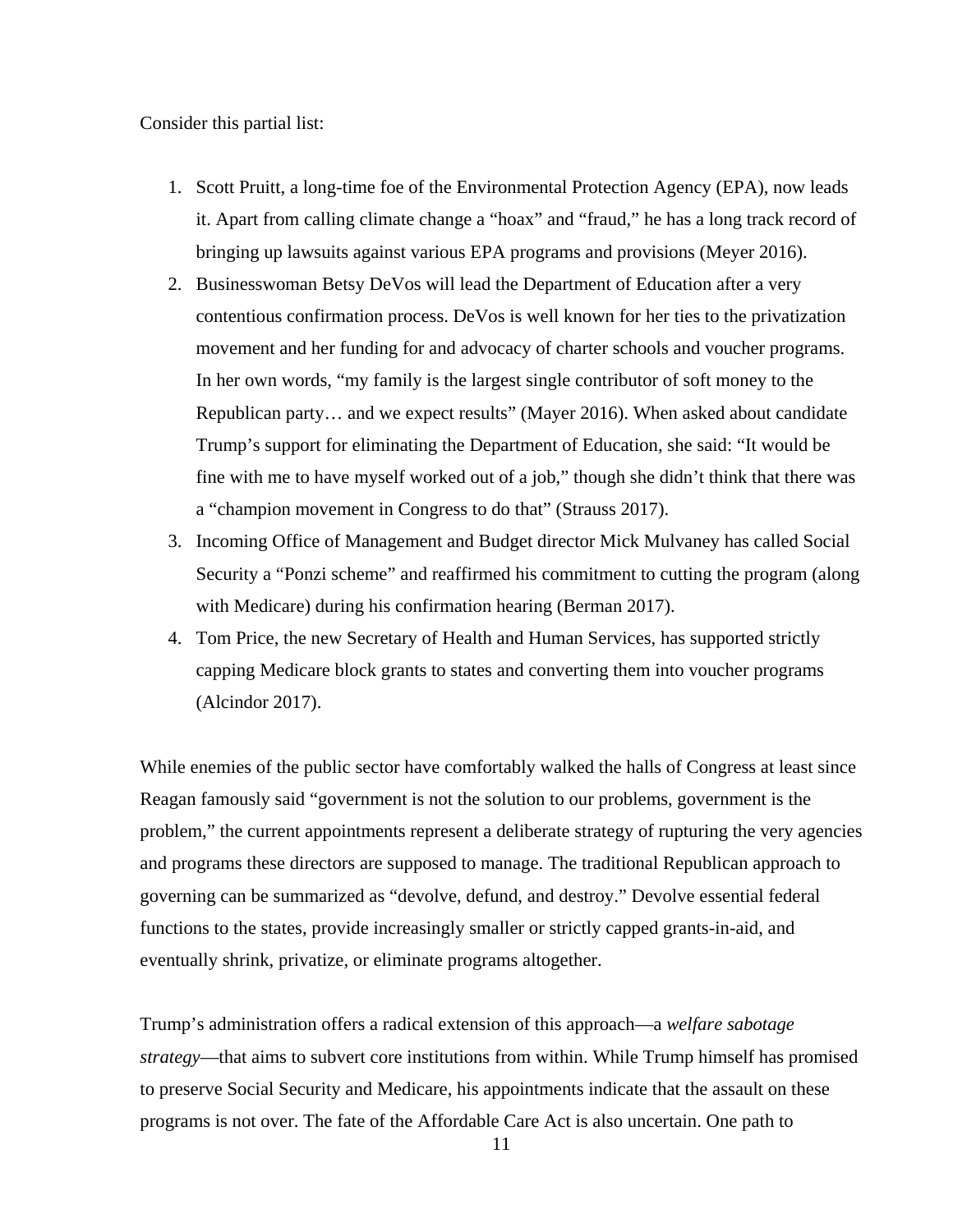"repealing and replacing" Obamacare, while preserving (what Trump called) the "good features" of the program (*i.e.*, preexisting condition and dependent care coverage), is to extend Medicare to all citizens. Given Republicans' hostility to all public assurance programs, the likely reform will include some mix of private sector subsidies, rebates, and vouchers, which are fundamentally at odds with the goal of guaranteeing access to all.

Trump has also announced a federal hiring freeze. Despite the uproar over this executive order, it is nothing new. Federal government employment has been declining since the late 1980s, but has been essentially flat since the 1970s. State government employment experienced a significant increase in the postwar era, but stopped growing over the last 15 years (figure 4) and is outside the purview of the presidency.

Notably, during the last recovery, public sector employment was a drag on total employment growth. Precisely when the private sector was finally beginning to rehire the unemployed, the public sectors (federal and state) either decelerated hiring or slashed jobs altogether (figure 5).



Figure 4: Federal and State Government Employment, 1940–2016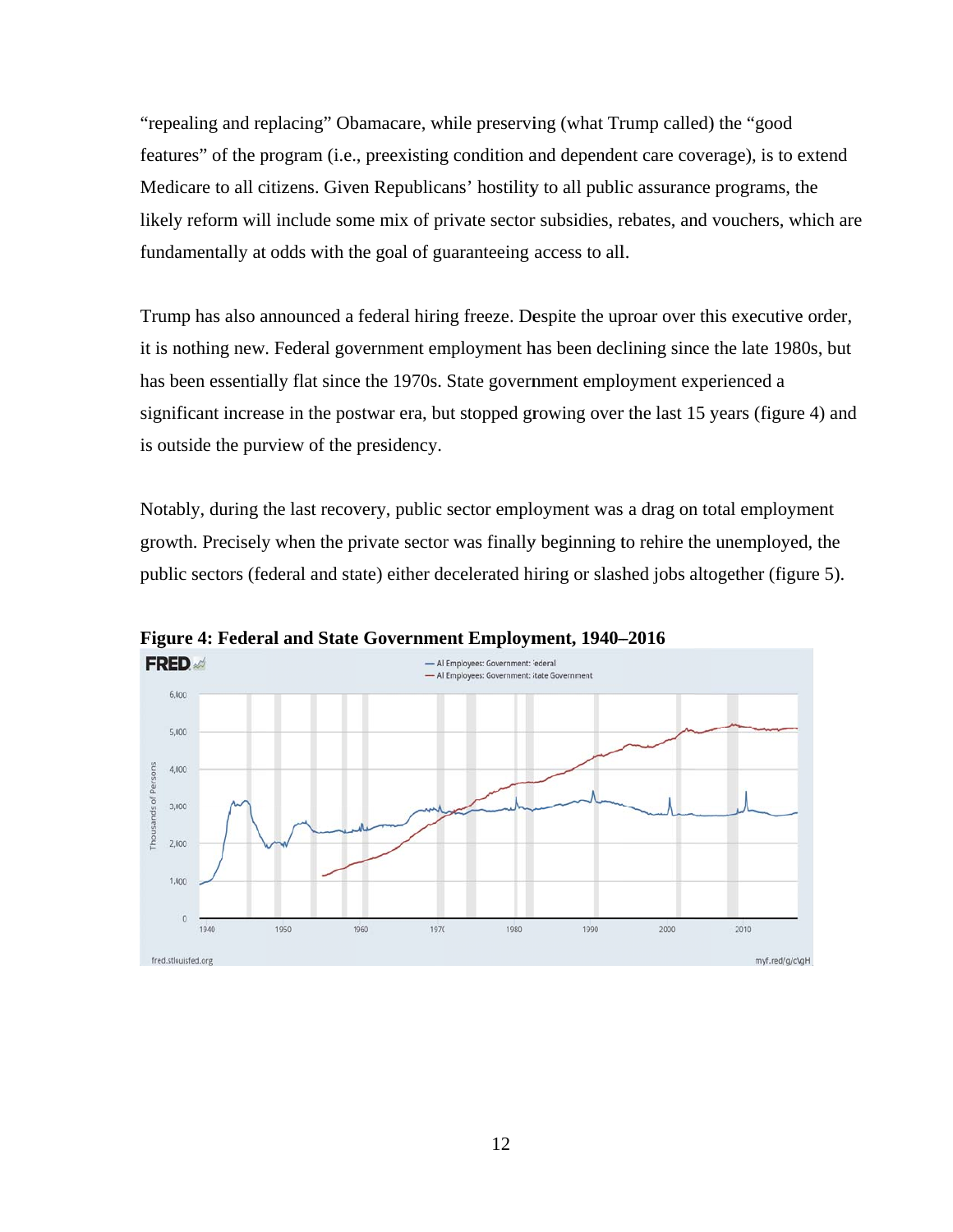

Figure 5: Government and Private Sector Employment, Percent Change, 2008–15, Yearover-Year

While there will be no visible change in the overall federal government labor force from the hiring freeze, it will likely cause additional disruptions in the daily operations of various government agencies, heightening the administrative sabotage strategy.

### **BAIT AND SWITCH: JOBS TODAY, INSECURITY TOMORROW?**

If the administration hopes to deliver the jobs it had promised over a decade by focusing on manufacturing, it will fail. The way to think about the actual employment effect of Trump's policies is to consider three key factors: 1) the expected net deficit position of the government; 2) the manner in which spending will be targeted; and 3) the success of the welfare state sabotage strategy.

### **Significant Deficit Spending Ahead**

Much like it was under Reagan's administration, a Trump presidency will likely generate large government deficits. At the macroeconomic level, they will be a net positive for the economy, considering that the deficit had been shrinking rapidly since 2012. Since the economy is already weakening (as above, orders, incomes, and credit conditions are worsening), federal government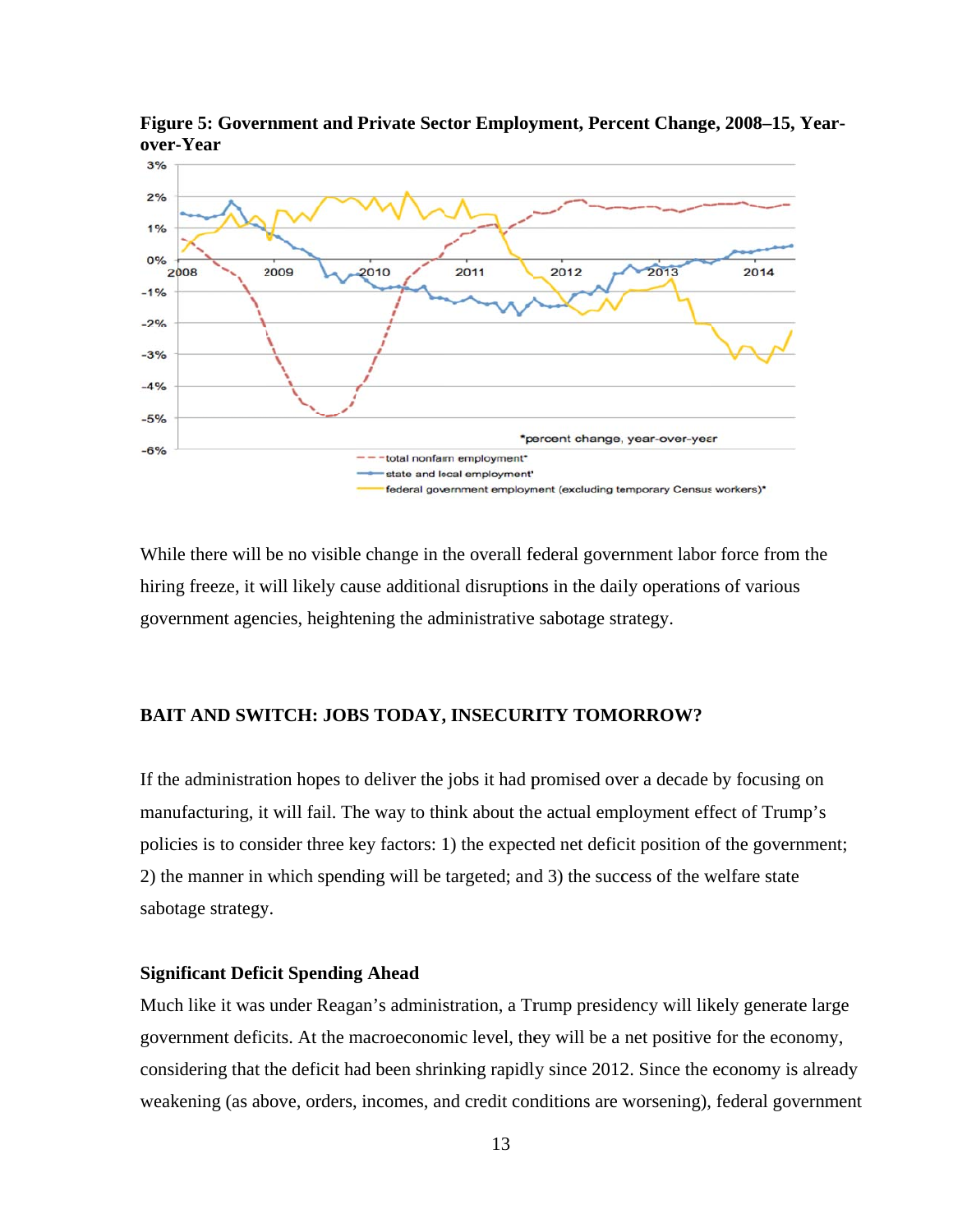receipts will continue to decelerate, widening the deficit further. If Trump's policy manages to shrink net imports further, the real terms of trade may deteriorate but government deficit spending will have a positive impact on private sector surpluses. The question is, whose coffers will fill up—those of financial firms, nonfinancial firms, or households—and, if the latter, will they be at the bottom or top of the income distribution?

### **How Will Government Spending Be Targeted?**

Not all deficits are created equal. If the manner of spending (even if it is more aggressive) produces little shift from the policies of the past five decades, then it may not reverse the critical levels of inequality. It is likely that incomes at the top of the distribution will continue to grow. Trump has proposed deregulating financial markets, cutting income taxes, and changing the income brackets to make taxation less progressive. He has also proposed \$54 billion in additional military spending next year (a 10 percent increase). The federal hiring freeze notwithstanding, Trump has also called for employing 10,000 Immigration and Customs Enforcement and 5,000 border patrol agents. While the impact on employment will negligible, the policy priority indicates a likely boost in spending for national security and criminal justice. Any additional subsidies that may be directed to private equity or other firms will be a welcome windfall for them, boosting profits and the capital share of income. In other words, this could be Reaganomics on steroids—a mix of military and penal Keynesianism, with aggressive trickledown policies centered on firm incentives, tax cuts, and subsidies.

By design, these policies improve incomes of those at the top of the income distribution and the owners of capital. Furthermore, the current labor market structure improves job prospects and incomes of high-wage, high-skill workers who are already employed. The question is whether these policies will manage to create enough jobs for people who are at the bottom and in the middle of the income distribution. Since manufacturing will not return an adequate number of jobs back to our shores, it is unlikely that the hollowed-out middle class will find stable wellpaying jobs in that sector. A bold and targeted infrastructure policy that directly hires the unemployed has the potential to help in that respect. Finally, let us consider those workers who are at the very bottom of the income distribution, who are the first fired and last hired, and who have the greatest trouble finding stable, full-time employment at above-poverty wages. It is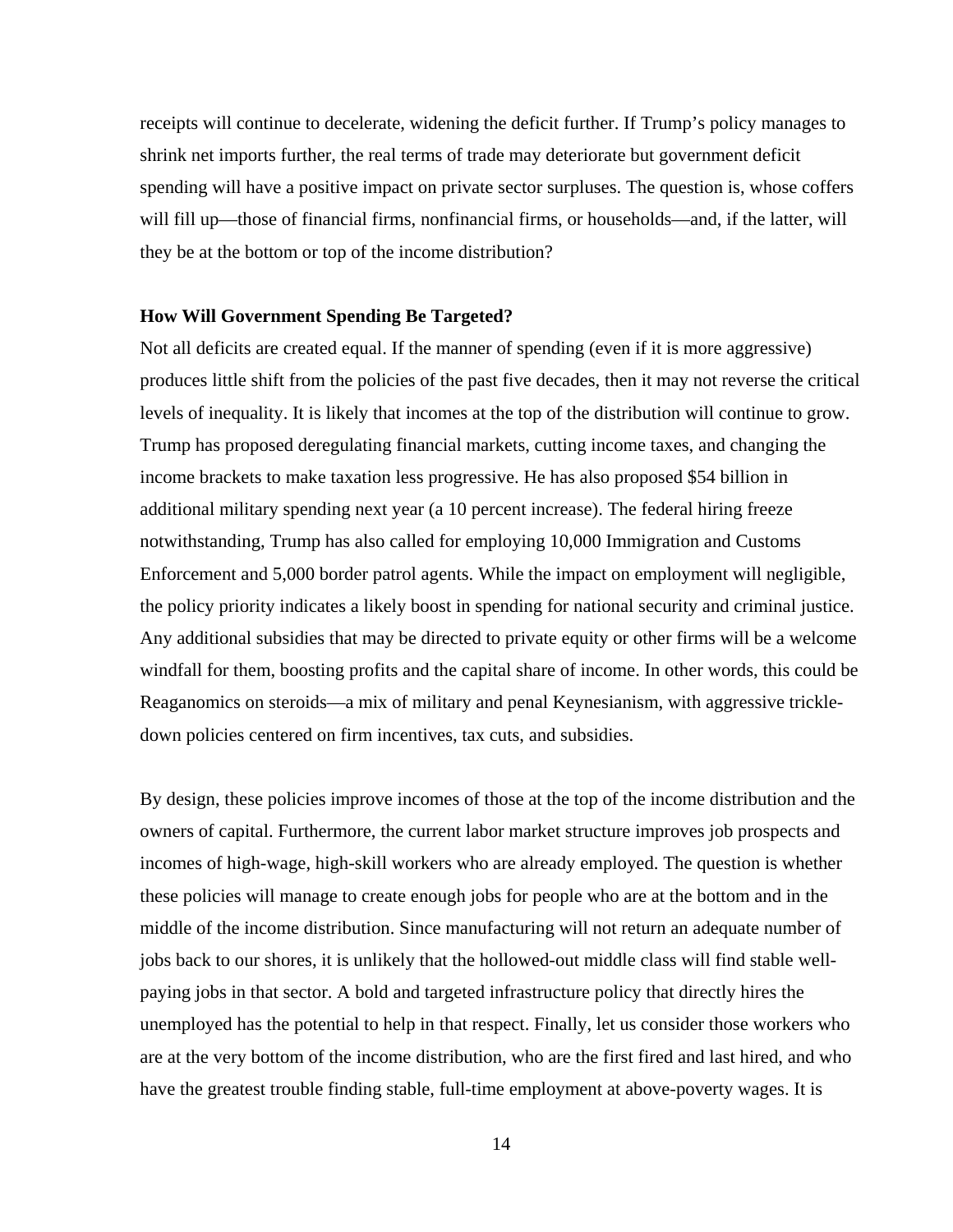unclear that any of Trump's proposed policies are aimed to directly raise the floor and help those workers.

#### **Sabotage of the Welfare State**

Finally, while deficit spending and infrastructure investment have the potential of tightening labor markets over the short run (even as they continue to disproportionately favor incomes at the top through subsidies and tax cuts), the greatest downside risk to the economy is the strategic assault on the welfare state as we know it. Trump will be a big deficit spender, but conservatives will use the myth of sound finance and revenue neutrality to defund key public programs. For example, the proposed increase in military spending was "offset" by proposed cuts of the same amount in other nondefense programs and agencies (e.g., 25 percent reduction in the EPA's budget).

More importantly, however, the possible systematic destruction of the already-weak safety net and New Deal institutions means that, structurally, the economy will be more fragile as we reach the next recession. If the attack on the EPA, education, Medicare, and Social Security is successful, it will also mean that the quality of life for many will deteriorate one poisonous drop of water, one deteriorating public school, and one medical-related bankruptcy at a time.

In sum, the negative effect of the long-term assault on the administrative and welfare state may be temporarily masked by short-term improvements from economic growth, which could prove sufficient to give Trump another term and more time to institutionalize the destruction of the welfare state.

The social reformers of the 20th century put in place an important (albeit incomplete) safety net that made economic depressions a thing of the past. That included guaranteed and directly provided housing, education, health insurance (for the elderly and children), retirement income, and many other programs and policies. Instead of strengthening the safety net, the current philosophy is aimed at a radical deconstruction of the administrative state. All of the above indicates intent to devolve these functions not simply to states, but to corporations (e.g., the privatization movement of public education, healthcare, and social security). If the Trump/ Bannon vision is to convert the welfare state into a corporate welfare state, and if it comes to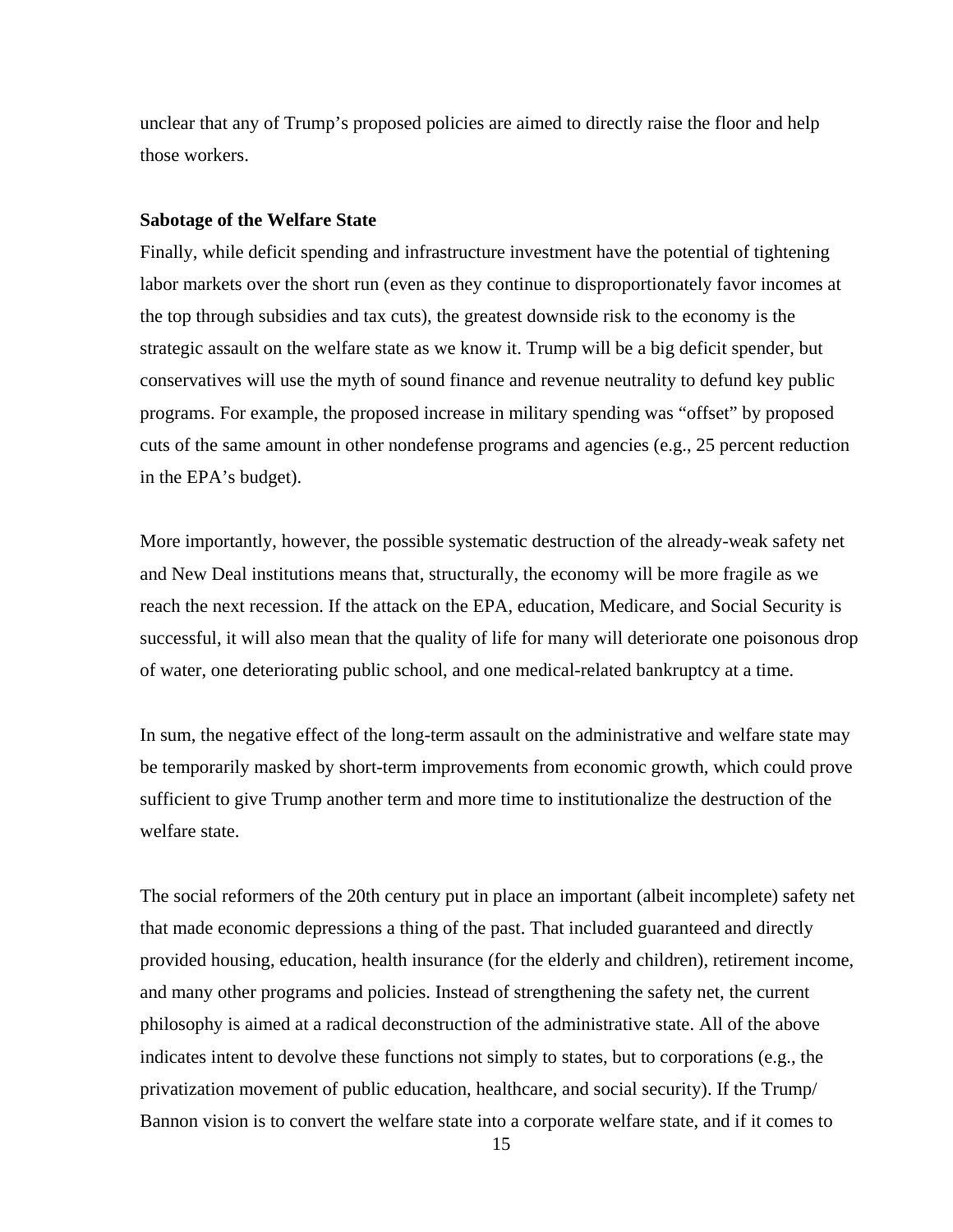fruition, it will represent an entirely new world order, one that ushers in a new Dickensian world of modern robber barons, precarious labor, and social and economic insecurity and injustice.